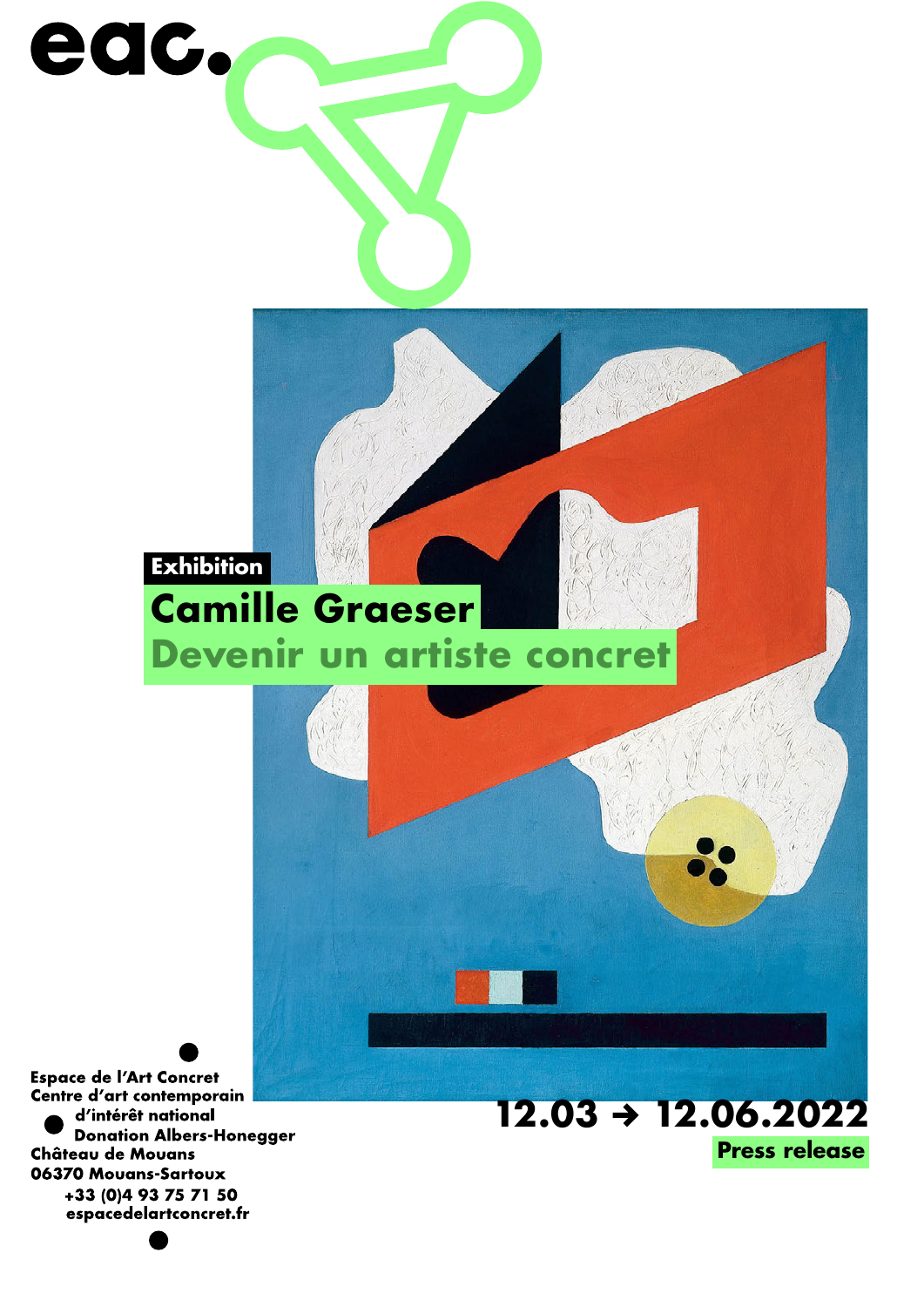### **eac.** Devenir un artiste concret **Camille Graeser**

### **12th march • 12th june 2022 Openning Saturday 12th march at 11am.**

**Office of the scientific commissioner**: Vera Hausdorff **Associate curator** : Alexandra Deslys & Claire Spada

**Gallery of the castle**

Artists: **Jean Arp, Willi Baumeister, Max Bill, Walter Bodmer, Lanfranco Bombelli, Heinrich Eichmann, Robert S.Gessner, Fritz Glarner, Emmy et Camille Graeser, Adolf Hölzel, Max Huber, Verena Loewensberg, Richard Paul Lohse, Bruno Munari, Gerrit T. Rietveld, Oskar Schlemmer, Marcel Wyss**

#### **Exhibition in partnership with**

Haus Konstruktiv in Zurich (Switzerland), Museum of Fine Arts La Chaux-de-Fonds (Switzerland), and the Museum of Budapest (Hungry)

A unique place in France dedicated to concrete art, it seemed necessary for our institution to celebrate the founding role of Camille Graeser in the development and dissemination of this movement in Europe.

By hosting the exhibition Camille Graeser, Devenir un artiste concret in spring 2022, the eac. will offer for the first time a monographic exhibition dedicated to the artist in a French public institution.

Born at the end of the 19th century, Camille Graeser began his artistic training at the same time as the artistic avant-garde of modernity was born. He became one of the first Swiss non-figurative painters. Elder of the famous group "Zurich Concrets", he developed a particular approach to concrete art that favoured musical rhythm and a certain poetic sense.

Keen to inscribe his collection in the history of concrete art, Gottfried Honegger acquired a work by this pioneer of Swiss concrete art as early as 1956. In the canvas Musikale Valenz, Camille Graeser develops a geometric abstraction initiated by rhumb line. This term borrowed from the mathematical field, spherical trigonometry, designates Graeser's break with the traditional representation of imitation in a desire for self-referential painting. This liberation of substance and form sets up a pictorial system in search of the absolute.

The exhibition will show the evolution of Camille Graeser's work from the first figurative drawings to the latest radical and perfectly emblematic works of concrete art.

The themes discussed will show the importance of certain themes such as the human figure or music. The itinerary will also highlight the artistic and friendly ties that Camille Graeser has established throughout his career with the European avant-garde (Surrealism, Allianz, De Stijl, the Zurich Concrets).

The exhibition will allow us to grasp all the facets of the artist's work, joining the principle dear to concrete art of integrating art into everyday life. A presentation of drawings, archival documents and pieces of furniture will testify to Camille Graeser's contribution to design and interior architecture in the 20th century.

The works presented will mainly come from the Camille Graeser estate, complemented by other private collections or public institutions.

#### **Catalogue**

*Camille Graeser, devenir un artiste concret* In conjunction with the exhibition, a catalogue was published by the Camille Graeser Foundation, Zurich Wienand verlag : 468 pages French – English – German editions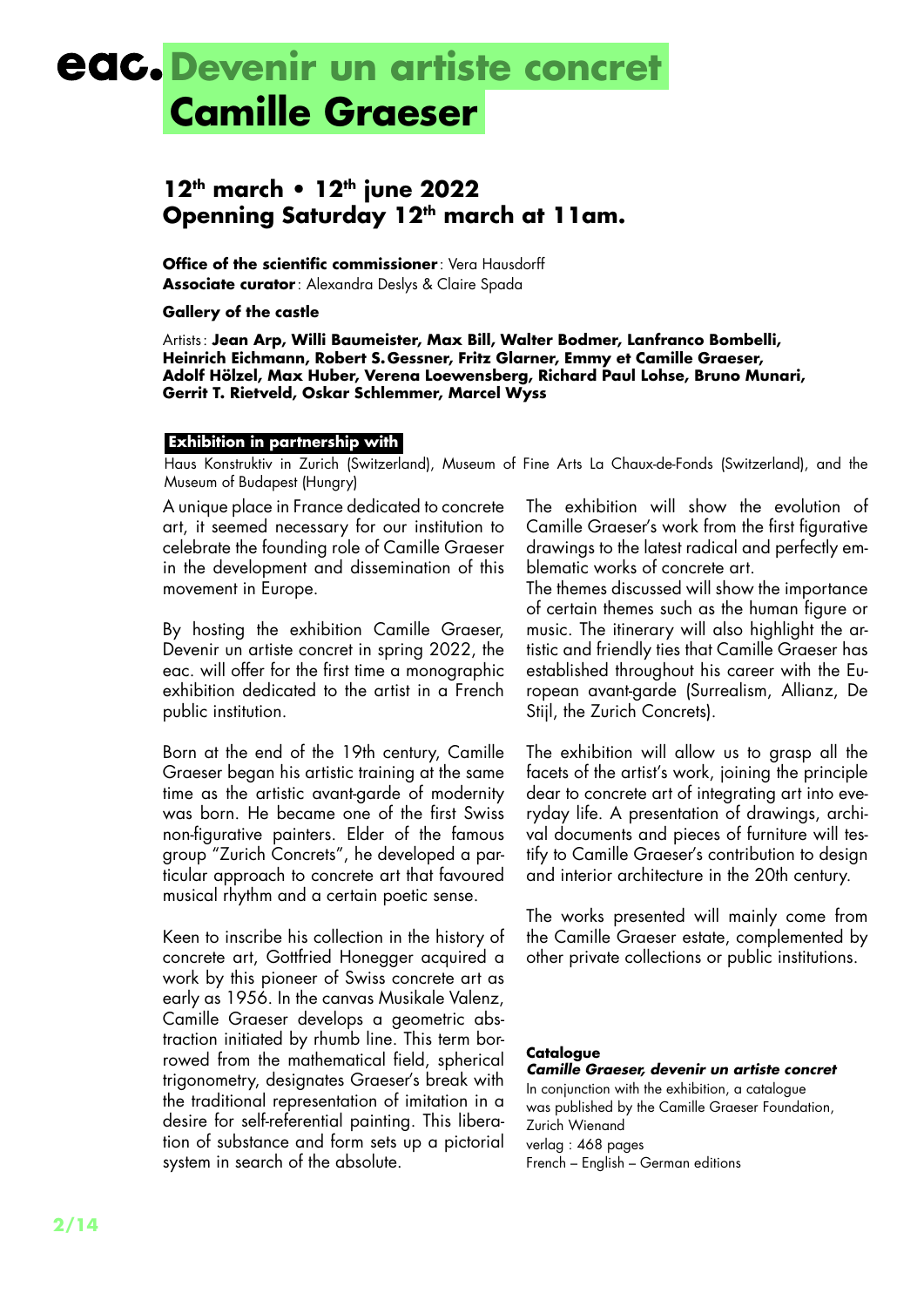

**Camille Graeser,** *Musikale Valenz***, 1950** oil on canvas 54,5×72,5cm Inv FNAC 02-1224. Centre national des arts plastiques Donation Albers-Honegger—Espace de l'Art Concret © photo all rights reserved © Adagp, Paris 2022



**Camille Graeser,** *Gelb - schwarz - volumen 11 :1***, 1978** acrylic on canvas 120×120cm Inv B1978.7. Camille Graeser Foundation, Zurich © photo all rights reserved © Adagp, Paris 2022



**Camille Graeser,** *Untilted***, 1919** Coloured crayon on grey cardboard 50×35cm Inv Z1919.4. Camille Graeser Foundation, Zurich © photo all rights reserved © Adagp, Paris 2022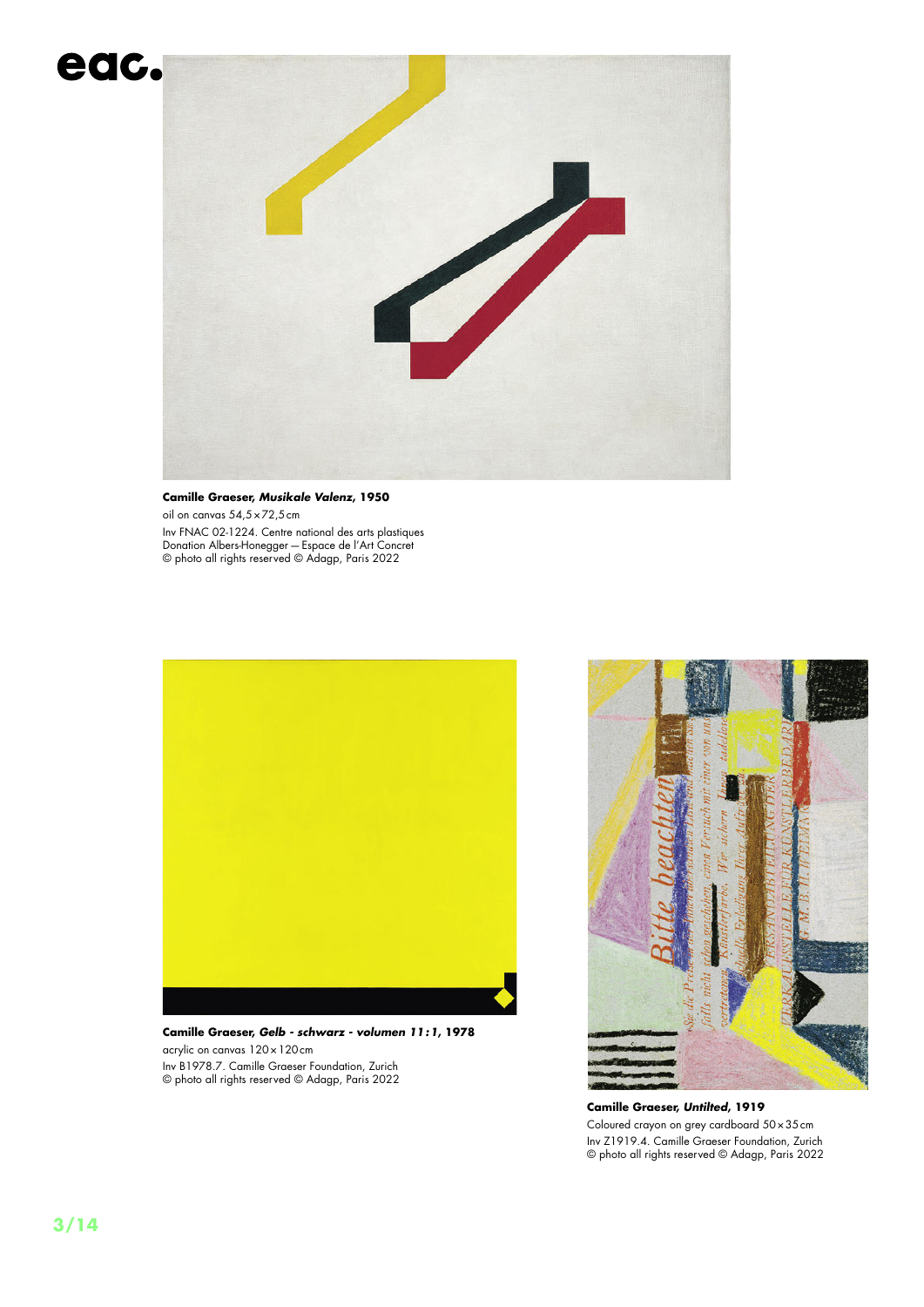# **Other artists presented at the exhibition**



**Max Bill,** *Zwei Zonen - Dunkel und Hell***, 1970** oil on canvas 100×100cm Inv FNAC 02-1130. Centre national des arts plastiques Donation Albers-Honegger—Espace de l'Art Concret

© photo all rights reserved © Adagp, Paris 2022



**Fritz Glarner,** *Tondo***, 1965** coloured pencil on paper 65×50cm Inv FNAC 02-1221. Centre national des arts plastiques Donation Albers-Honegger—Espace de l'Art Concret © photo all rights reserved © Adagp, Paris 2022



#### **Richard-Paul Lohse,** *Sechs ineinandergehende gleiche Grüppen***, 1950/61** oil on canvas 20×120cm Inv FNAC 02-1273. Centre national des arts plastiques

Donation Albers-Honegger—Espace de l'Art Concret © photo all rights reserved © Adagp, Paris 2022



**Verena Loewensberg,** *Untitled***, 1968**

oil on canvas 71×141cm Private collection, Switzerland © photo all rights reserved © Adagp, Paris 2022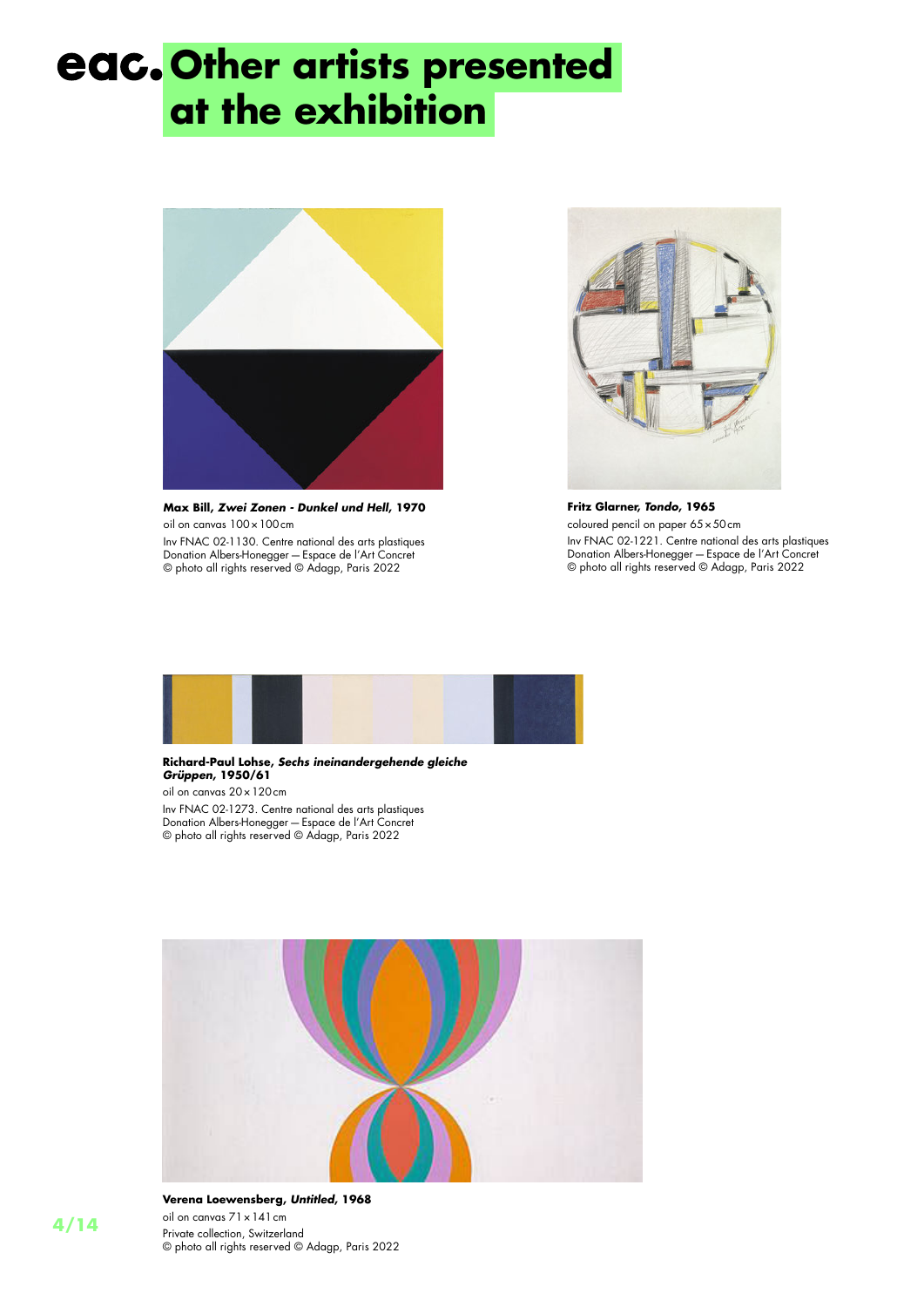# **Biography**



**Camille Graeser dans son atelier de Stuttgart, Landhausstrasse 10** photographie 1952 Fondation Camille Graeser, Zurich © all rights reserved

With Max Bill, Verena Loewensberg et Richard Paul Lohse, Camille Greaser is the leading exponent of Zurich's concrete art.

He studied at the Kunstgewerbeschule in Stuttgart in 1913, then, like Willi Baumester and Oskar Schlemmer, he was a pupil of Adolf Hölzel at the Stuttgart Academy in 1915. He then became an interior designer in Berlin, then moved to Stuttgart, remaining a member of the German Werkbund. At the same time, he will begin his pictorial work in the direction of cubo-futurism.

He met Herwarth Walden in Berlin, exhibited at the Sturm, then had his first solo exhibition in 1918 in Stuttgart. From 1922 onwards, his works were non-figurative: these geometric shapes could be compared with works by Walter Dexel and Willi Baumeister at the same time. As a member of the Werkbund and as an interior designer, he took part in the exhibition The Form Without Ornament, held in Stuttgart in 1924. He then went to Paris for the International Exhibition of Decorative Arts and in 1927, after meeting Mies van der Rohe, went to the Werkbund exhibition on Housing presented in Stuttgart: he designed one of the apartments in Mies van der Rohe's building.

Graeser left Germany in 1933, abandoning all his paintings, only a few drawings were preserved, as well as a few photographic documents. He moved to Zurich and painting soon took precedence over his other activity.

He joined the Allianz association in 1937 and practised non-figurative art with a geometric tendency, in which he sought to justify the shapes and colours he used: he was then integrated into the Swiss avant-garde art scene. His work, very varied, can be divided into several periods.

In the first one, a motif often remained on a background, but after 1945 Graeser was mainly concerned with the problems of surface and quantity.

The painting is always considered in the strict sense, that is to say, as a two-dimensional surface to be structured. The shapes are arranged inside and their colour cannot be dissociated from their surface.

Graeser, who usually uses primary colours as well as black and white, will move his shapes, usually squares and their multiples, by rotation, translation or permutation, and thus will try to translate problems related to the occupation of the pictorial field and its limits. The main aspects considered by him – balance, equality, but also horizontal, vertical and oblique – lead to a research into quantity problems and, in particular, into colour equivalences.

Serge Lemoine *Pour un art concret*—juillet 2000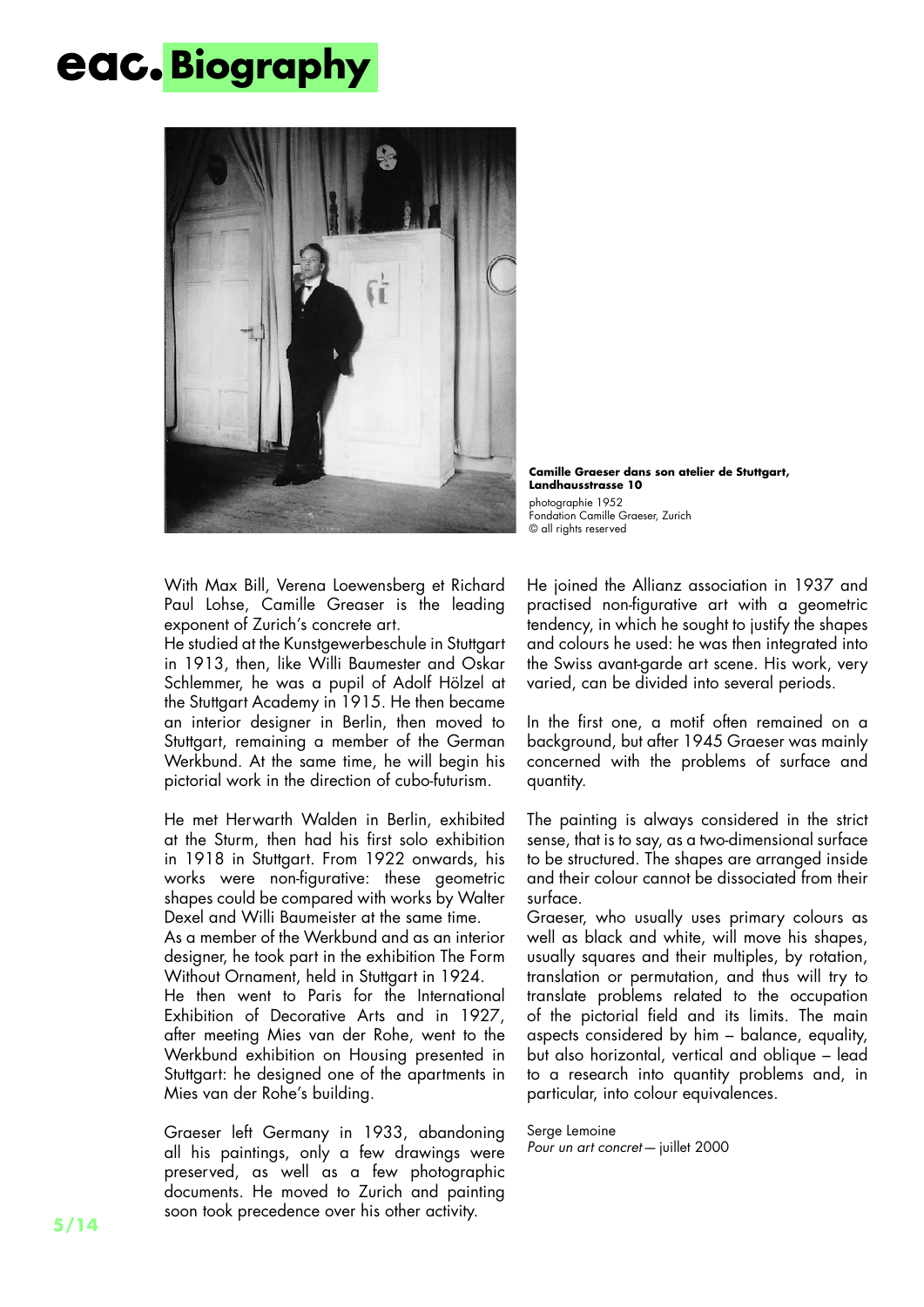## **eac.** Time stream

#### **Parcours de Camille Graeser**

#### 1892

**Birth of Camille Graeser** 27<sup>th</sup> of February in Carouge near Geneva (Switzerland)

#### 1898

He moved to Stuttgart, Germany, after his father died.

#### 1907

Apprenticeship as a carpenter.

#### 1911

Graduate studies at the Royal School of Applied Arts in Stuttgart where he trained as a furniture and interior design manufacturer.

#### 1915

Attends Adolf Hölzel's lectures on the harmony of colours and composition, which will strongly influence him.

#### 1917

Opening of his own studio for interior design, graphic design and design in Stuttgart.

#### 1919

Private drawing course with Adolf Hölzel.

#### 1928—1932

Design of several interior fittings. Camille Graeser is now one of Stuttgart's leading interior designers.

#### 1933

Due to the threatening political situation, he fled Stuttgart and moved to Zurich, Switzerland. Graeser found a job with interior designer Robert Hartung.

#### 1936

Marriage to Emmy Rauch. Moving into a studio apartment of two rooms that Graeser furnishes with his own creations.

#### 1937

More and more definitive orientation towards painting. **Realization of his first concrete oil paintings.** Joined the Allianz group, the association of Swiss modern artists.

#### 1943—1945

From 1943, he participated in several group exhibitions of the Allianz group.

#### 1946—1951

First participation in exhibitions abroad (Italy, France, USA).

#### 1949

First solo exhibition abroad, in Milan.

Graeser is now one of Switzerland's most influential concrete artists.

#### 1980

Died from a long illness on 21st of February in the canton of Zurich.

#### 1981

Creation of the Camille Graeser Foundation in Zurich.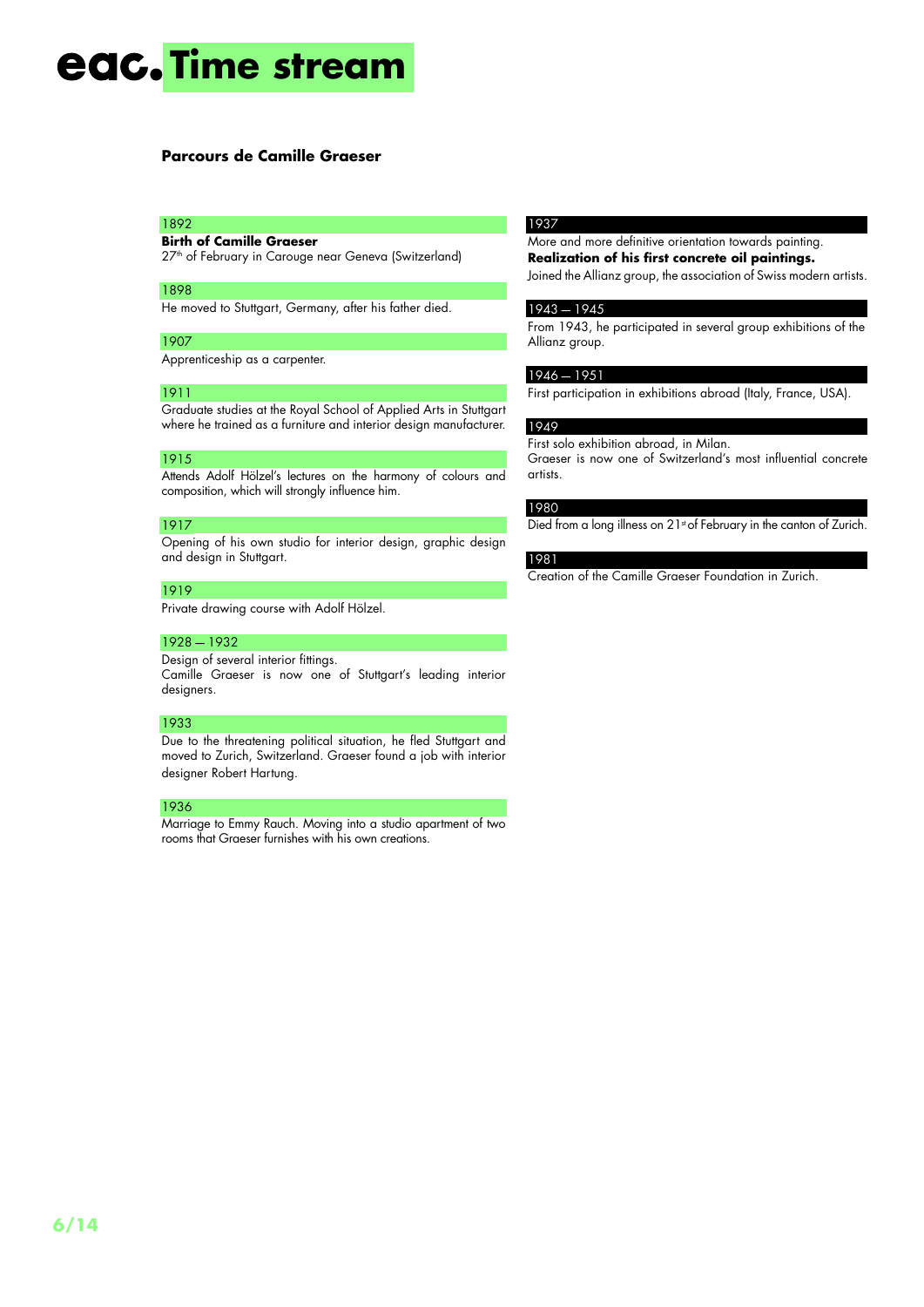### **CAC.The Donation Albers-Honegger**



**The Donation Albers-Honegger, a collection unique in France, is classified as a National Treasure. More than 700 works from multiple currents of geometric abstraction are made available to the public. This rich resource encourages a continual dialogue between works from many**  different horizons, between different theoretical propositions, and specific **sociological and political contexts.**

The Donation Albers-Honegger brings together works given to the French state by Gottfried Honegger and Sybil Albers with the donations of Aurelie Nemours, Gilbert Brownstone, and a number of other artists. The entire collection is included in the inventory of the Centre National des Arts Plastiques and permanently housed at the Espace de l'Art Concret. While the heart of the collection is built around the works of renowned members of the Concret Art movement, both Swiss (Max Bill, Richard Paul Lohse, Camille Graeser, Gottfried Honegger) and French (Bernard Aubertin, Jean-François Dubreuil, François Morellet, Aurelie Nemours), the collectors situated the ensemble in the long history of European abstract art since 1900. Thus Art Concret is thus seen prefigured in the works of Augusto Giacometti and Georges Vantongerloo, or those of Sonia Delaunay and František Kupka. Faithful to the universal spirit of Art Concret, the collectors did not limit themselves to purely geometric works. They enlarged the scope of their collection by including remarkable and sometimes surprising works that can claim a link to this historical movement in a manner that makes it a work of art in and of itself.

It seems evident today that the important figures of Minimalism or Conceptual Art would be included in the permanent collection (Joseph Beuys, Daniel Buren, Alan Charlton, Richard Long, Helmut Federle, Imi Knoebel, Olivier Mosset, Bernar Venet, Franz Erhald Walther from Europe or Carl Andre, Robert Barry, Dan Flavin, Donald Judd, Joseph Kosuth, Richard Serra from the United States). It is less evident that artists linked to Arte Povera (Manzoni), Support-Surface (Claude Viallat) or New Realism (Tinguely) should appear there also. It is testimony to the two collectors' visionary spirit that they chose to examine the rigorous principals of concrete art as they have been explored in the most radical movements of the twentieth century.

This independent, almost impertinent, vision underlies the entire collection. Its historical impact is enlarged by the unexpected new territories it explores. The collection is also the fruit of a story: that of Gottfried Honegger, a Swiss artist who himself set off to conquer the language of geometric abstraction at the beginning of the 1950s, and that of Sybil Albers, his companion. Zurich, Paris, and New York were the first steps along the way of this long journey. Encounters and friendships unfold discreetly as one discovers the collection.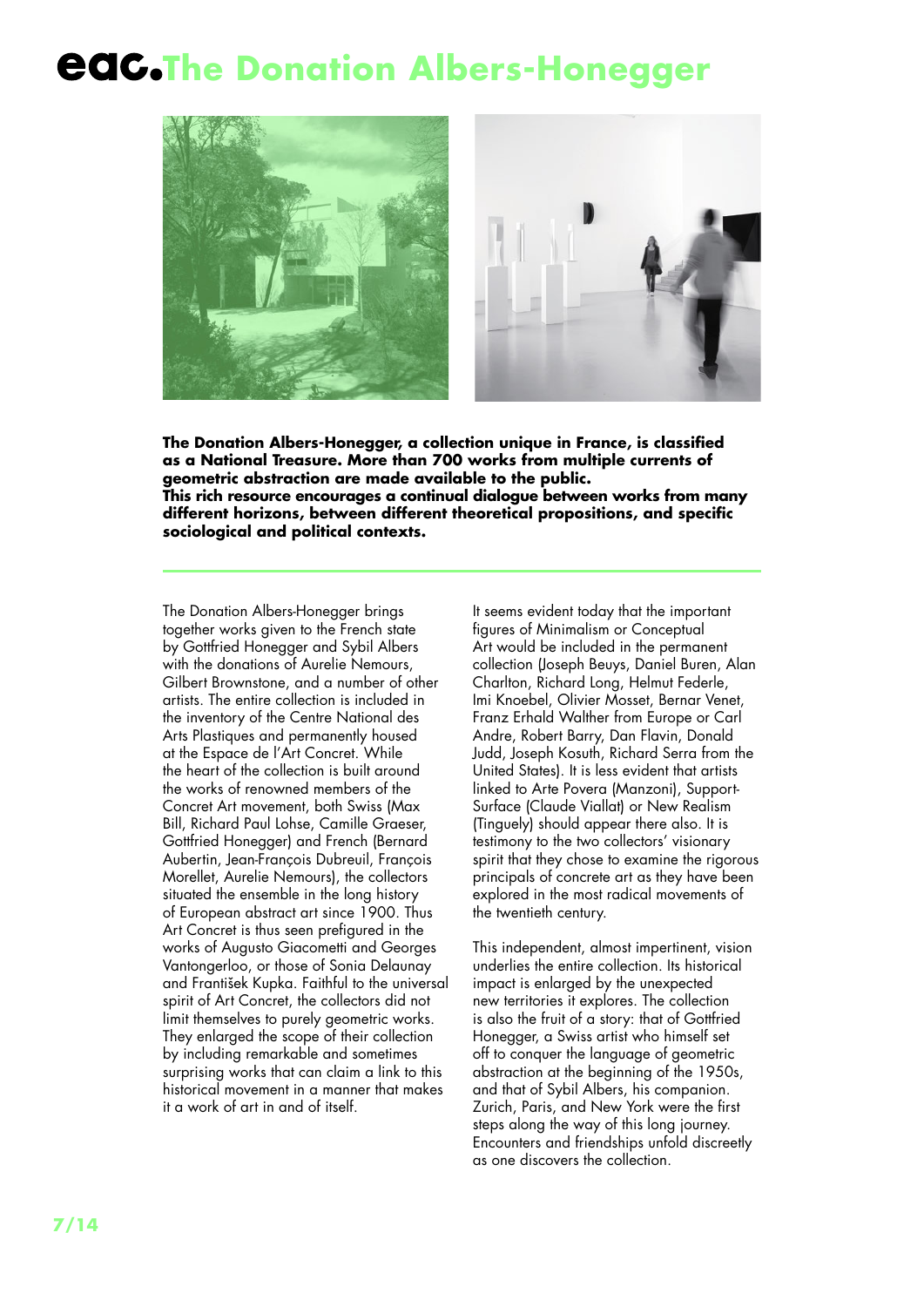### eac.





The Campbell Soup can, dedicated by Andy Warhol, works by Sam Francis and Kimber Smith serve as reminders of Gottfried Honegger's unwavering bonds with the United States. Works by César and Yves Klein testify to privileged relationships with French artists. Sybil Albers and Gottfried Honegger were always receptive to contemporary work, collecting pieces by young artists and non-traditional art forms. Works by Raphaël Julliard and Dominique Dehais echo the serial aspect of Art Concret as well as the social implications of an artist's work. Cedric Tessière's « skin paintings » and paintings made with chewing gum by Dominique Figarella

demand consideration of an artist's use of materials and the pictorial gesture itself. Works by Laurent Saksik bring larger format works into the collection and consider art as installation.

Finally, Sybil Albers and Gottfried Honegger have brought together an exceptional ensemble of modern design, notably chairs (Paimo armchair by Alvar Aalto, Wassily armchair by Marcel Breuer, Wiggle side chair by Frank O.Gehry, Panton chair by Verner Panton...) which exemplifies the democratization of art so important to the founders of Art Concret, and to the collective and social implications of the movement.

**A complete data base of all works in the Donation Albers-Honegger can be found on the website of the Centre national des Arts plastiques:** 

**http://www.cnap.fr/collection-en-ligne/** (search words: Donation Albers-Honegger)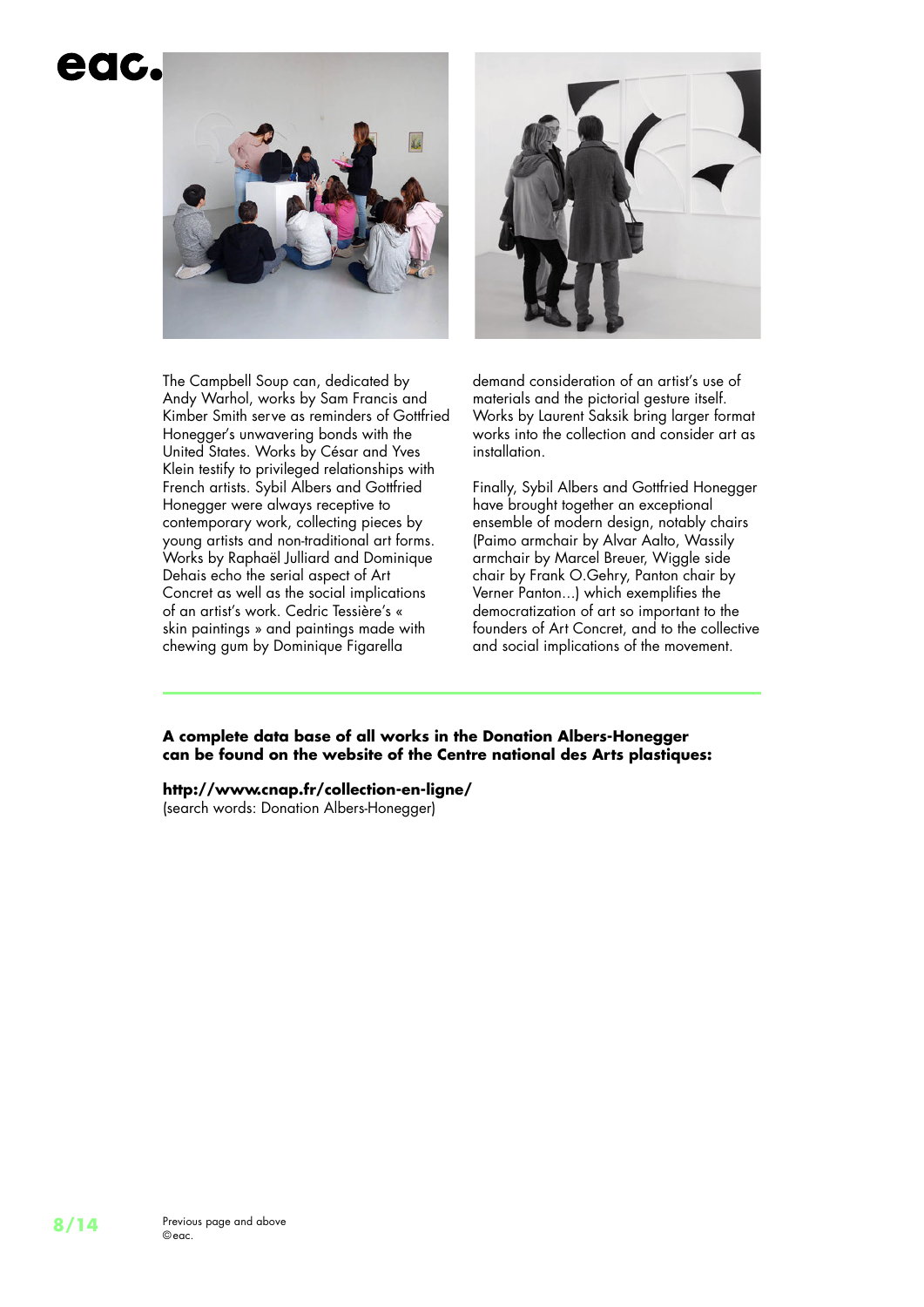### **A unique site; an artistic and social project based on the encounter and dialogue with Art Concret, contemporary creation and the public**



### **+ 20000 visitors a year**

#### **Founded in 1990, the Espace de l'Art Concret is a contemporary art center with a collection of abstract art unique in France, the Donation Albers-Honegger.**

The cultural and educational mission of eac. is threefold:

- **The conservation and valorization** of the Albers-Honegger collection ;
- **Research,** centered arond temporary exhibitions and artist residencies which develop links between works in the collection and contemporary creation ;
- **Education**, with the goal of raising awareness about today's art through the action of the Pedagogical Studios.

The primary mission of the eac. is to make contemporary art accessible to the largest possible public. Art education has always been at the heart of the mission, and an entire building,is devoted to studios designed to welcome school groups, beginning with preschoolers. Because of the outstanding reputation of its educational program, eac. is recognized and supported by the Ministère de la Culture, the Direction Régionale des Affaires Culturelles Provence-Alpes-Côte d'Azur, the city of Mouans-Sartoux, the Conseil Régional Provence-Alpes-Côte d'Azur, and the Département des Alpes-Maritimes. En 2008 the eac. received the « Prix Européen du Projet Culturel» awarded by the Fondation Européenne de la Culture «Pro Europa », for its art education program.

#### **In 2020, l'Espace de l'Art Concret received the label «Contemporary art center of National Interest» by the Ministère de la culture.**

**9/14**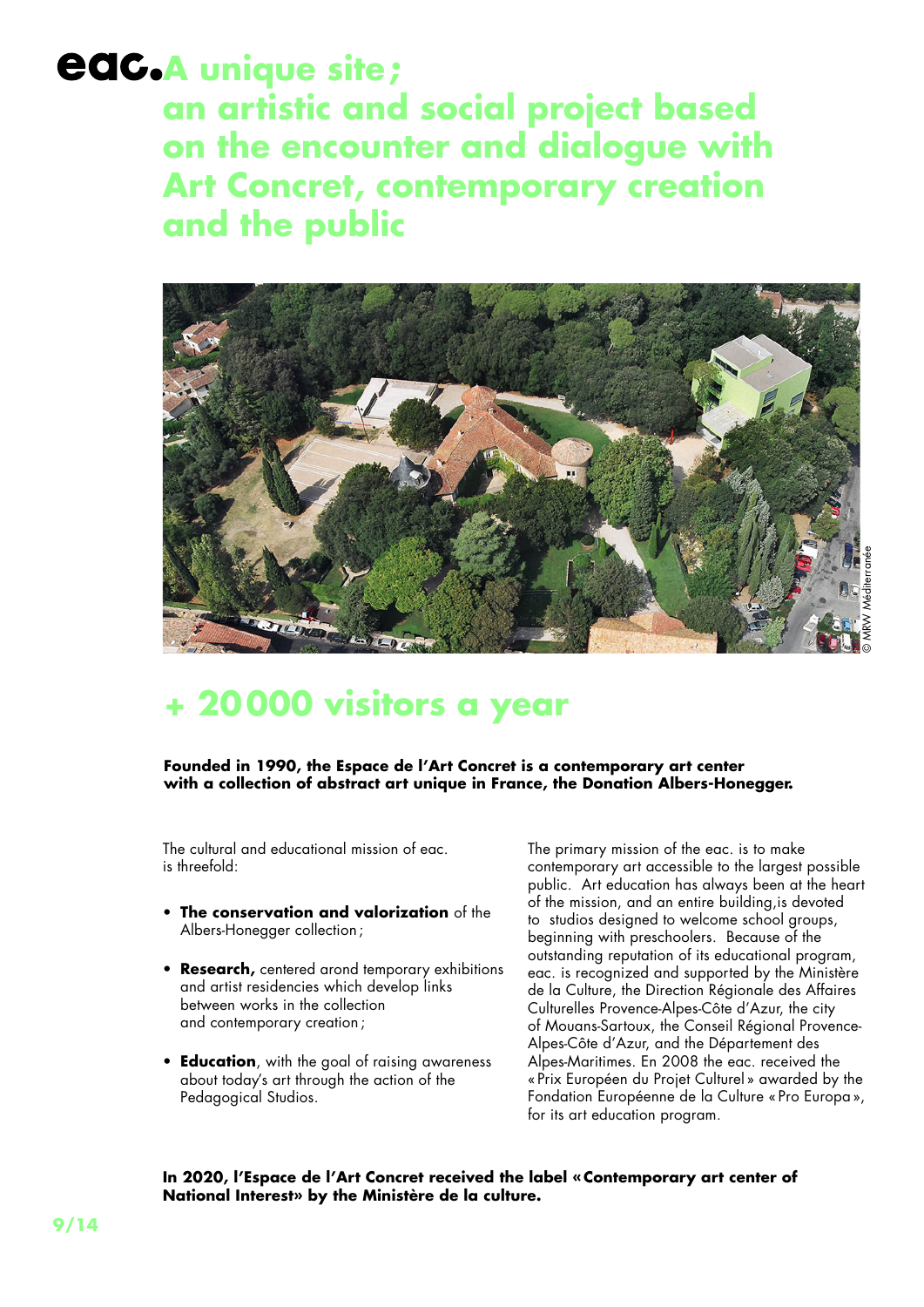### **CAC.The Espace de l'Art Concret, a contemporary art center endowed with a collection of abstract artunique in France, the Donation Albers-Honegger**

**The eac. was born of an encounter between two collectors, Sybil Albers and Gottfried Honegger, and the mayor of Mouans-Sartoux, André Aschieri. Sybil Albers and Gottfried Honegger wanted to make their collection**  accessible to the public. At first they lent their collection to the city **of Mouans-Sartoux.**

**In 2000, as the eac. celebrated its tenth anniversary, Sybil Albers and Gottfried Honegger donated their collection to the French state,** with two conditions: first, that this unique ensemble be permanently shown in a building specifically built for it in the park surrounding the Château **de Mouans, and secondly that a cohesive intellectual project around Art Concret and contemporary art be maintained.**

**Since then, other complementary donations have enriched Sybil Albers and Gottfried Honegger's original collection: those of Aurelie Nemours, and Gilbert and Catherine Brownstone.**

**The new building destined to house the permanent collection was designed by the Swiss architects Gigon and Guyer. It was inaugurated June 26, 2004.**

#### **An excerpt from** *Une utopie réalisé* **, an interview with Gottfried Honegger by Dominique Boudou,** *Pour un art concret***, Isthme Éditions/Centre national des Arts plastiques**

**DB:** Why the name «Espace de l'Art Concret »?

**GH**: [...] For us, it is a place of encounters, a place for discussion, a place where we have didactic exhibitions through which we try to help children, and adults as well, understand the art of our time. It is an active place, a place of Aufklärung (education, awareness raising), a diverse place, comprising a natural park, a fifteenth century castle, a building which houses the Donation Albers-Honegger, educational studios for children, and the Children's Préau where they can show their work. We want to invite today's world which is passive, silent, and resigned, to become active, responsible, and creative.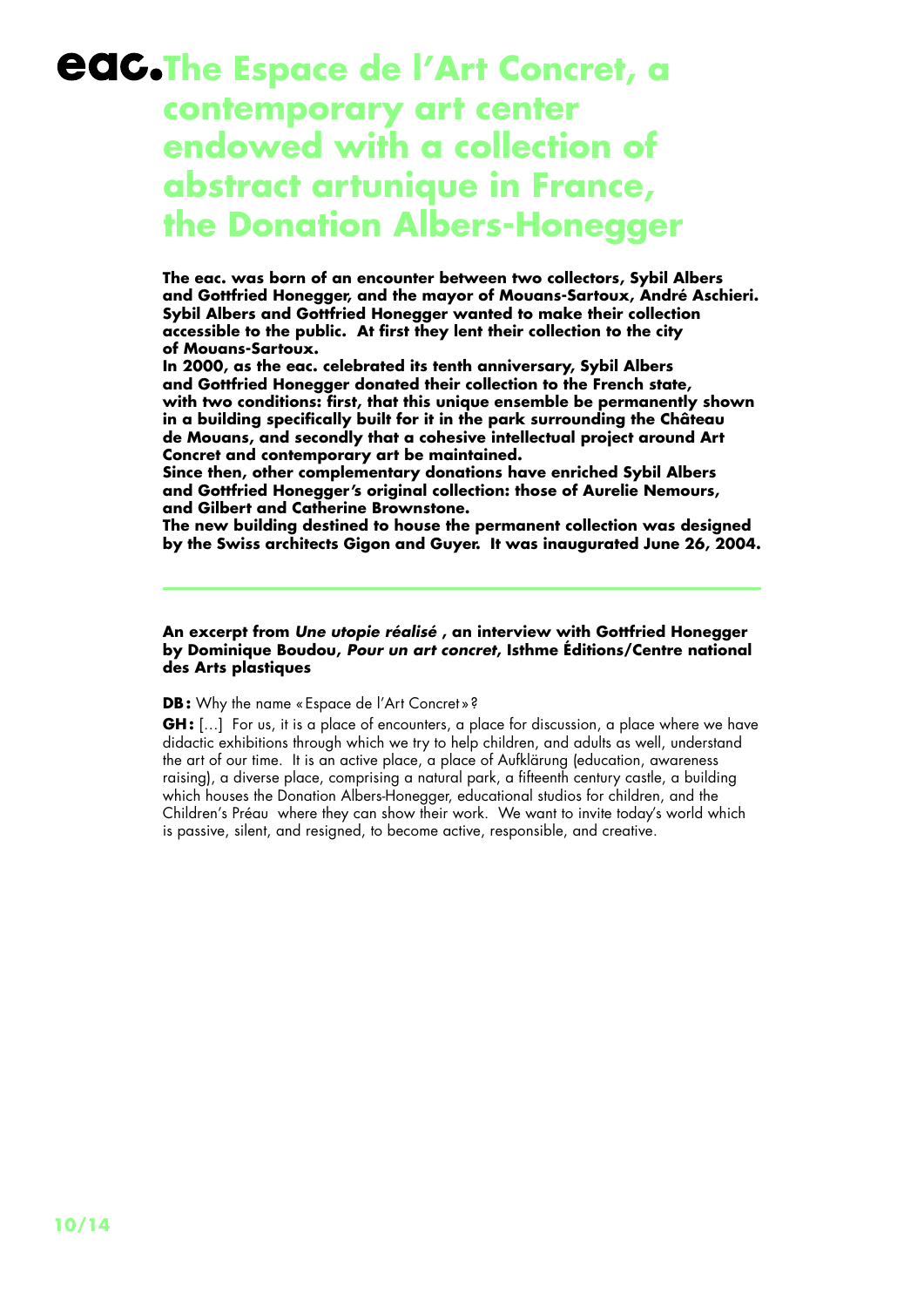### **Since its creation in 1990, the eac. has collaborated with numerous museums and art spaces, and has received the support of numerous patrons and institutions.**

**The reputation of the Espace de l'Art Concret has made it possible to be recognized and supported by the Ministère de la Culture, the Direction Régionale des Affaires Culturelles Provence-Alpes-Côte d'Azur, the city of Mouans-Sartoux, the Conseil Régional Provence-Alpes-Côte d'Azur and the Département des Alpes-Maritimes. En 2008, the eac. received the « Prix européen du Projet Culturel » awarded by the Fondation Européenne de la Culture « Pro Europa », for its art education program.**

#### **Institutions muséales Paris et sa région**

- Centre national des arts plastiques, Paris
- Centre Pompidou, Paris
- Musée d'Art Moderne de la Ville de Paris, Paris
- Musée du Louvre, Paris
- Institut du monde arabe, Paris
- MAC/VAL, Musée d'art contemporain du Val-de-Marne
- Musée national Picasso-Paris

#### **Institutions muséales en région**

- Musée des Tissus Musée des Arts décoratifs de Lyon
- Musée d'art moderne et d'art contemporain, Strasbourg
- Le Carré d'art, Nîmes
- Musée de Grenoble
- Le Consortium, Dijon
- FRAC Basse-Normandie
- FRAC Bourgogne
- FRAC Bretagne
- FRAC Franche-Comté
- FRAC Languedoc Roussillon
- FRAC Midi-Pyrénées
- FRAC PACA
- FRAC Poitou-Charente
- Musée Picasso, Antibes
- Musée National Fernand Léger, Biot
- MAMAC, Nice
- Villa Arson, Nice
- Musée des Arts Asiatiques, Nice
- Centre International d'Art Contemporain, Carros

#### **Institutions muséales à l'étranger**

- Mamco, Genève (Suisse)
- Musée d'art et d'histoire, Genève (Suisse)
- Fonds Municipal d'Art Contemporain, Genève (Suisse)
- Fonds Cantonal d'Art Contemporain, Genève (Suisse)
- Musée d'Ixelles, Ixelles (Belgique)
- La Fédération Wallonie-Bruxelles, Direction du Patrimoine culturel, Pôle Valorisation (Belgique)
- Musée Sztuki, Lodz (Pologne)
- Museum Kampa, Prague (République Tchèque)
- Wilhem Mack Museum, Ludwigshafen am Rhein (Allemagne)

#### **Mécènes et institutions privées**

- Archives Klein, Paris (France)
- Fondation Maeght, Saint-Paul de Vence (France)
- Fondation Gaston Bertrand, Bruxelles (Belgique)
- Fondation Walter & Nicole Leblanc, Bruxelles (Belgique)
- La Callewaert-Vanlangendonck Collection, Anvers (Belgique)
- Proximus Art collection, Bruxelles (Belgique)
- Deutsche Bank AG, Frankfurt am Main (Allemagne)
- Banque Cantonale Vaudoise, Lausanne (Suisse)
- Banque Cantonale de Genève (Suisse)
- Banque nationale de Belgique, Bruxelles (Belgique)
- Fondation Pro-Helvetia pour la Culture (Suisse)
- Annenberg Fondation, Los Angeles (U.S.A.)
- Fondation Otten, Hohenems (Autriche)
- Total S.A. (France)
- Caisse d'Épargne Côte d'Azur (France)
- Eeckman, art & insurance (Belgique et France)
- Institut français (France)
- British Council (Royaume-Uni)
- La Délégation générale du Gouvernement de la Flandre en France (Belgique)
- Wallonie Bruxelles International, Bruxelles (Belgique)
- Centre Wallonie-Bruxelles, Paris (France)
- Mécènes du Sud, Marseille (France)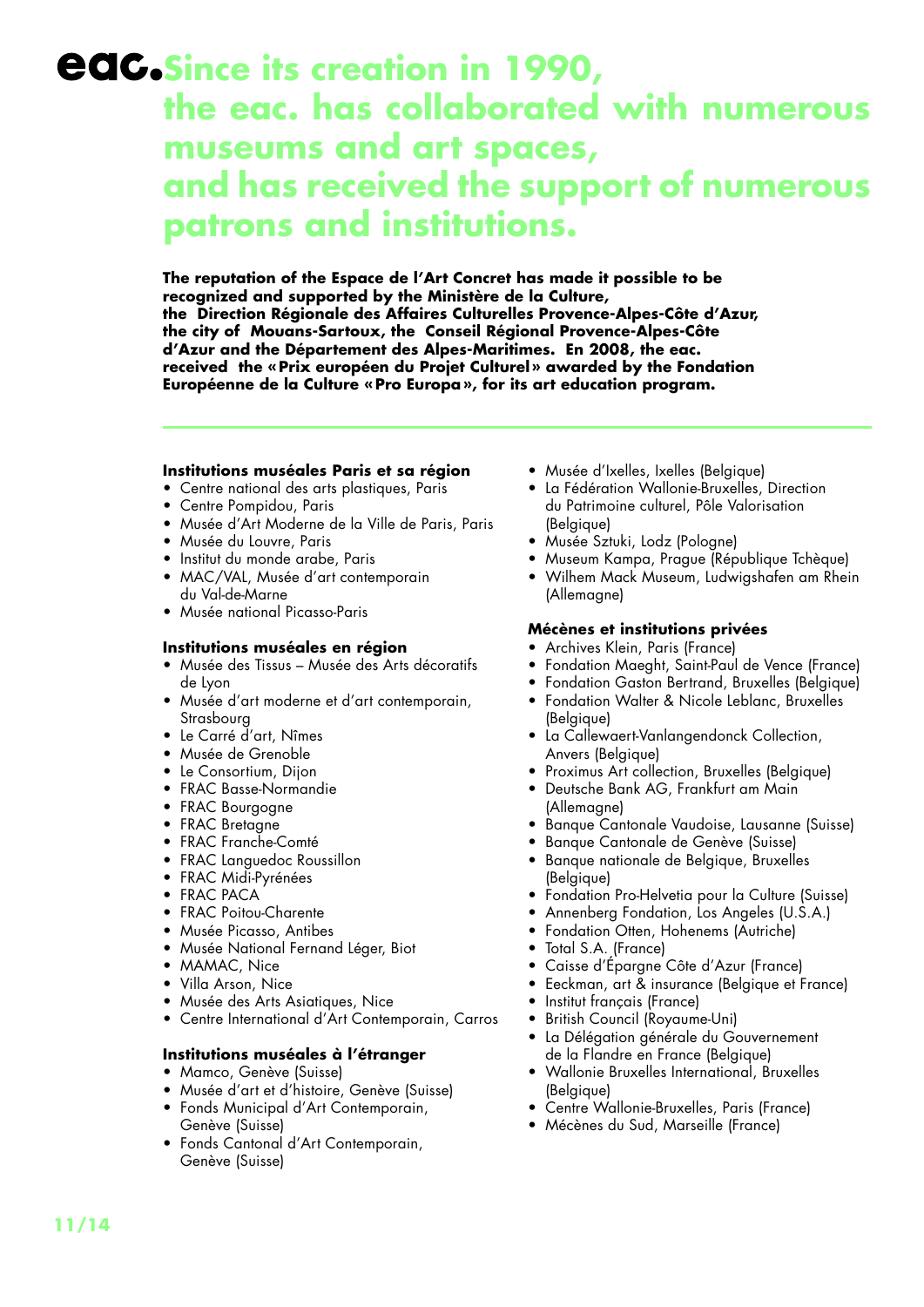

L'Espace de l'Art Concret — centre d'art contemporain d'intérêt national

Soutenu  $\frac{1}{2}$ par MINISTÈRE<br>DE LA CULTURE – –<br>Liberté<br>Égalité<br>Fraternité

**RÉGION EN PROVENCE** 



**DÉPARTEMENT** 

L'Espace de l'Art Concret, un centre d'art doté d'une collection unique en France, la Donation Albers-Honegger inscrite sur l'inventaire du

©¶ning Centre national des arts plastiques

et déposée à l'Espace de l'Art Concret.

Partenariats de l'exposition

fondation suisse pour la culture

### prohelvetia

Partenariats medias



L'Espace de l'Art Concret est membre :



L'Espace de l'Art Concret est partenaire :



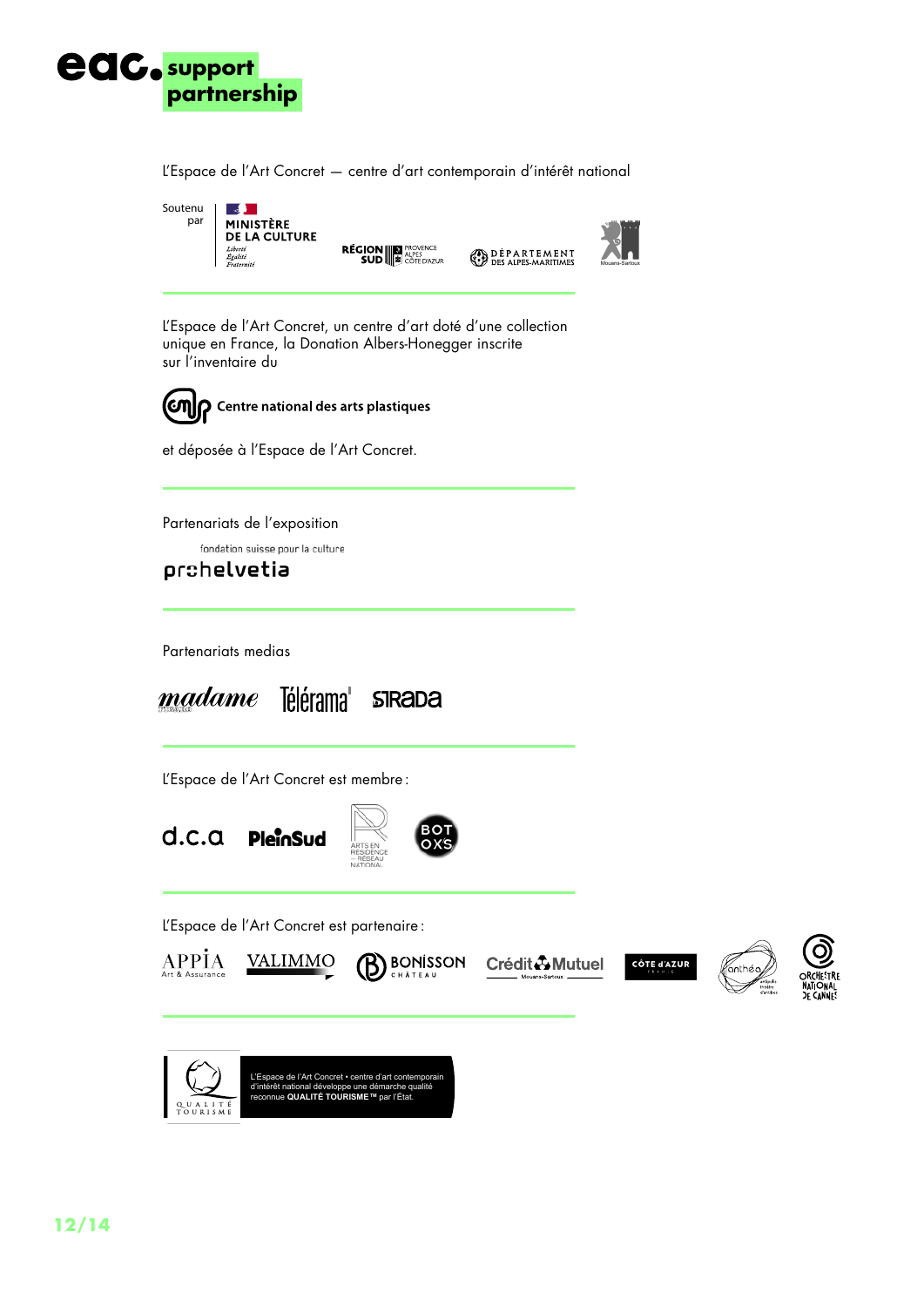### **contacts informations**

#### **Espace de l'Art Concret**

**Centre d'art contemporain d'intérêt national** 

Donation Albers-Honegger Château de Mouans 06370 Mouans-Sartoux +33 (0)4 93 75 71 50 espacedelartconcret.fr

#### **Director :**

Fabienne Grasser-Fulchéri grasser.fulcheri@espacedelartconcret.fr

#### **Communication:**

Estelle Epinette epinette@espacedelartconcret.fr +33 (0)4 93 75 06 74

#### **Access to the eac.**

**1er octobre au 30 juin** du mercredi au dimanche, 13h—18h

**Juillet—Août** tous les jours, 11h—19h

Fermé le 25 décembre et le 1er janvier

#### **Stay connected**



Espace de l'Art Concret



@art\_concret

 Recevez notre newsletter, inscription sur www.espacedelartconcret.fr

#### **Press•media:**

Anne Samson communications 4 Rue de Jarente, 75004 Paris +33 (0)1 40 36 84 40

federica@annesamson.com morgane@annesamson.com

#### **Price**

**Admission:** 7€ Château's gallery + Donation Albers-Honegger

#### **Reduced price:** 5€

- Teachers and students (not part of Académie Nice)
- Price « inter-exposition »
- Groups (of 10 or more peoples)

**Free:** under 18 years of age, residents of Mouans-Sartoux, teachers and students of Académie Nice (06, 83), those with unemployment or welfare benefits, the disabled and accompanying persons, Maison des Artistes, journalists, the Ministry of Culture, PACA Regional Council, the Department of Alpes Maritimes, members of ICOM and CEA

**Guided:** 9€ (for 7 or more peoples), everyday by appointment.

**Contact:** Amandine Briand briand@espacedelartconcret.fr + 33 (0)4 93 75 06 75

Identité visuelle de l'eac.: **ABM Studio**

- -
	- -

**ADAGP**<br>
ADAGP (www.adagp.fr) peuvent être publiées aux conditions suivantes:<br>
- Pour les ouvres figurant dans ce dossier de presse sont protégées par le droit d'auteur. Les œuvres de l'ADAGP (www.adagp.fr) peuvent être p

(longueur et largeur cumulées).»

Magazines and newspapers located outside France: All the works contained in this file are protected by copyright. If you are a magazine or a newspaper located outside France, please email Press@adagp.fr.<br>We will forward yo